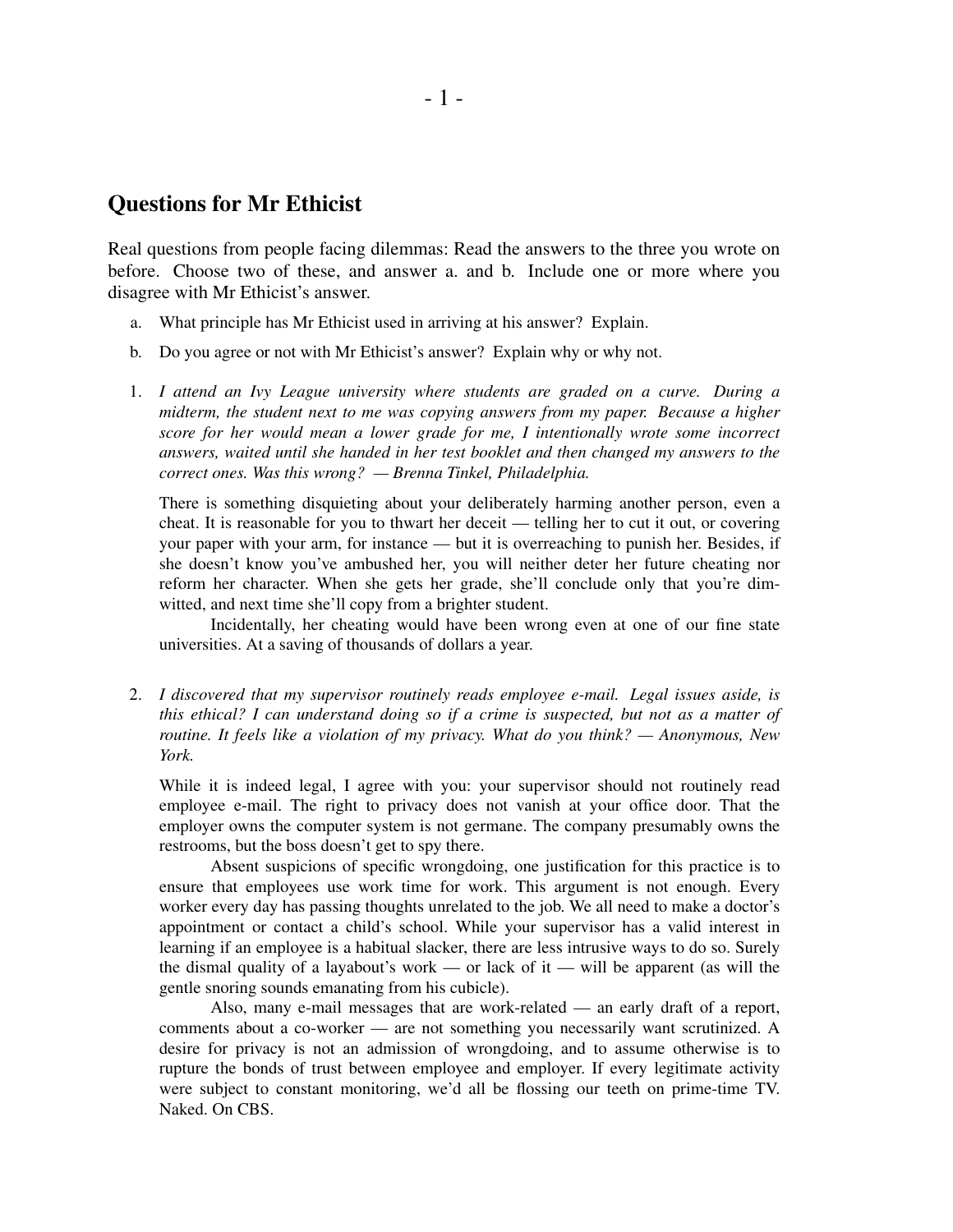3. *A senior manager with a consulting firm, I often interview job candidates. My role is both to evaluate them and to "sell" them on our firm, a place I've grown less enamored of. In fact, I'm seeking other employment. What do I tell candidates who ask my opinion of the firm? If I tell the truth, I harm my firm's chance to land them; but a lie is unfair to the candidate. And I can't avoid doing the interview. — Anonymous, Mass.*

Even with the limitations of your office, you have more latitude than you suggest. While you are rightly inhibited about making derogatory subjective comments about your employer (phrases to avoid: dead-end, soul-crushing, those baboons in strategic planning), you may answer objective questions about, for example, benefits, opportunities for promotion and turnover rates and by so doing vividly convey a sense of the firm. That is, do not give your opinion; stick to the facts.

As that guide to business ethics and more, Matthew 6:24, admonishes, no man can serve two masters — in this case the job candidate and Mammon (or mammon.com, if you work at a today outfit. Or do I mean yesterday?), and you should make it clear to the candidate which master you are serving. He or she knows, or should know, that you are speaking in your official capacity, and you might remind him that your brief is to describe what's best about the firm. You may not lie, of course, but there is nothing ignominious about a circumscribed response. Both a prosecutor and a defense attorney must speak honestly, but each is understood to speak from a particular point of view, not to offer a panoramic account of the case. That said, if you believe a cataclysm looms at work e.g., it's on the brink of bankruptcy; the boss turns into a vampire at night and sucks employee blood — then you can't in good conscience encourage anyone to sign on. In such an extreme case, you must decline to do interviews that would lure candidates to their doom.

An unprofessional solution — when the candidate asks your opinion of the place, tiptoe over and pull the fire alarm and scream: "Run for your life! She's gonna blow!" You can escape during the confusion.

4. *I recently received a job offer, whichIorally accepted. When I approached my current employer with my resignation, he made a counteroffer.Inow wish to remain with my current employer. Is it correct to revoke my acceptance of the original offer? — Anonymous*

The most virtuous thing to do is stand by your word unless your prospective employer is willing to release you.

He probably will. No one wants a disgruntled worker on staff. But while garnering offers is fine, accepting them isn't, at least not if what you prefer is to keep your current job and get a nice raise. Next time don't be so quick to accept an offer you may not want.

There are a couple of ways to make it up to your would-be employer. First, promptly inform him of your plans, to minimize his inconvenience. And second, be candid; tell him why you've changed your mind. Who knows, he may match your counteroffer — to which I hope you've not blurted out another reckless acceptance.

Be grateful that your indiscretion involved an actual contemporary job offer and not a marriage proposal in a 19th-century novel: you'd be horsewhipped and driven from the county.

5. *I am on the board of a hospital raising funds for a necessary extension. A local businessman with known ties to organized crime has offered a substantial donation.*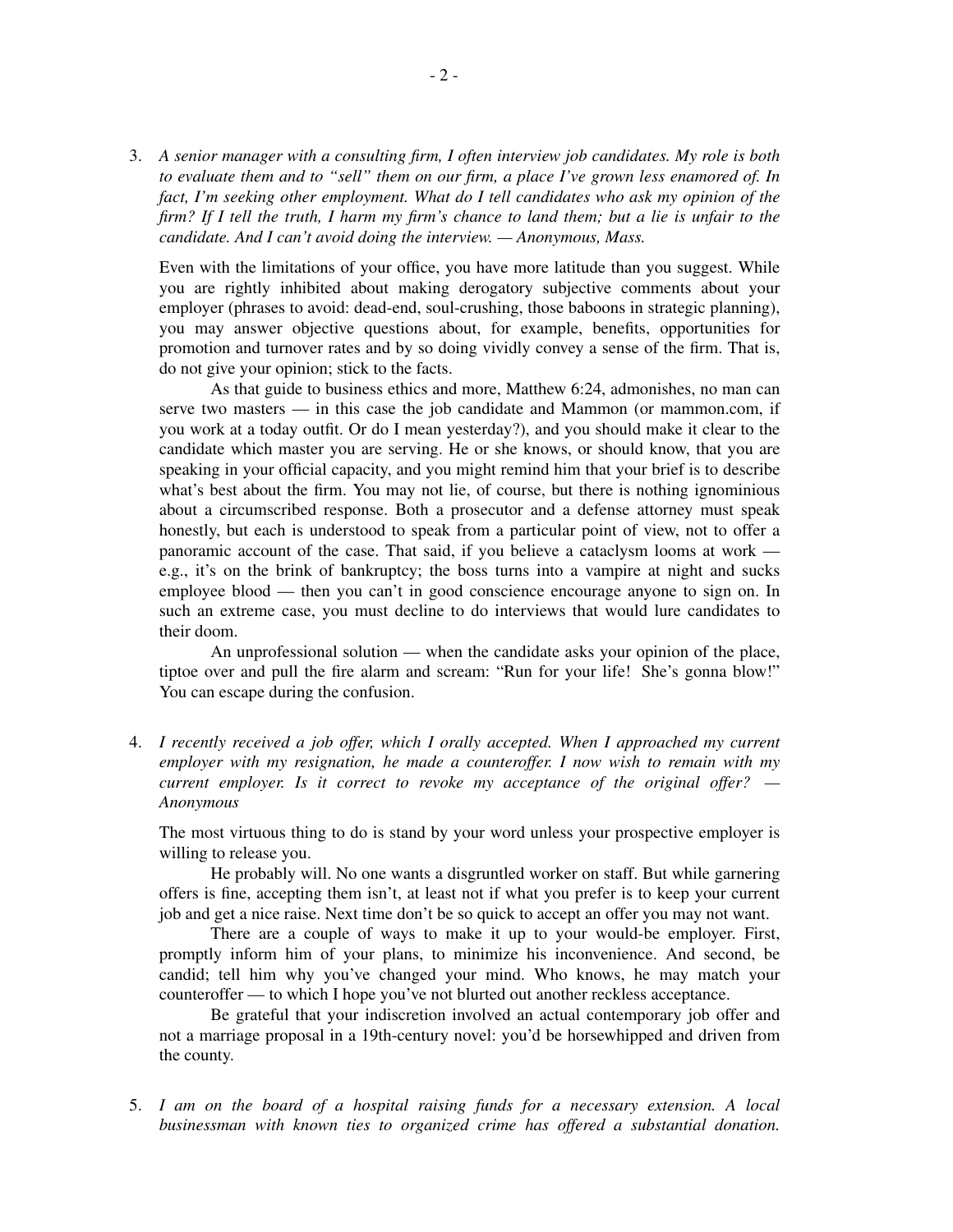## *Should we take the money? — S. Wagner, Stamford, Conn.*

If by "ties to organized crime" you mean that your would-be donor is proffering a cut of his loot, you must decline. Receiving stolen goods is illegal for a charity, just as it is for an individual. If, however, the money is legitimate but you're troubled by an association with an unseemly figure, you face a tougher decision. It is unsettling to believe that your charity might serve to buff the image of a scoundrel, and so many fund-raisers seek to avoid this. Andy Tiedemann of the Harvard Alumni Affairs and Development Office explains his institution's approach: "If we felt the money was illegally gained or ill gotten in some way, we would not accept it." They have no written policy defining "ill gotten," though, and Tiedemann could not immediately recall a single instance of a donation's being rejected on those grounds.

Awkward as that position may be, it is the only one our society offers. In his play "Major Barbara," George Bernard Shaw poses this question: Should the Salvation Army take money from an arms maker? In his introduction to the play, Shaw answers: "It must take the money because it cannot exist without money, and there is no other money to be had. . . . The notion that you can earmark certain coins as tainted is an unpractical individualist superstition."

The world being what it is, you can do no better than follow Shaw's advice and Harvard's example. As long as the money was obtained legally, accept it. Thus, while the Homestead strike would provoke you to revile the name of Andrew Carnegie, at the end of his life, when he offers your town a library, you would be foolish and a bit of a prig to rebuff his largess.

One exception to this policy: decline money from a group whose actions directly clash with the stated goals of your organization. The Sierra Club, for example, ought not accept a donation from General Electric and thereby share the profits of a major polluter of the Hudson River. In the past, I have argued against a health-care organization's accepting tobacco money. My case was as much aesthetic as ethical: it is simply too bizarre for those producing a product that causes 400,000 deaths a year to contribute to a hospital. Unless such a contribution is accompanied by an acknowledgment of responsibility. That is, a hospital could welcome money to build the Marlboro Lites Emphysema That We Caused and for Which We Are Really Sorry Wing.

6. *I am a state-certified mediator and arbitrator. Recently I mediated a serious dispute to the satisfaction of both parties. One of them, an American-born Japanese businessman, offered to send me a special fish, prepared for eating, as a token of appreciation. I humbly refused the gift as a violation of my code of ethics. He was hurt by my rejection of his Japanese custom, meant only to express appreciation. Was I wrong? — Abraham Best, Lauderhill, Fla.*

You were right. Acceptable business practices vary from culture to culture, and you could argue that when in Tokyo do as the Tokyovians (Tokyoites? Tokyoons?) do. However, you are not in Tokyo; you are in Florida and are bound by the mores of that state (insert presidential-election joke here) and the ethics appropriate to your profession. What's more, from the American perspective, that code is reasonable. Your case is already resolved and you cannot be corrupted by that fish gift, but it would be unwise to promote the idea that in future cases (perhaps even involving this man), a gift is expected in exchange for a satisfactory decision.

While your duty is clear, that Japanese businessman's hurt feelings are worthy of consideration. (Why does our concern with conflicts of interest trump the Japanese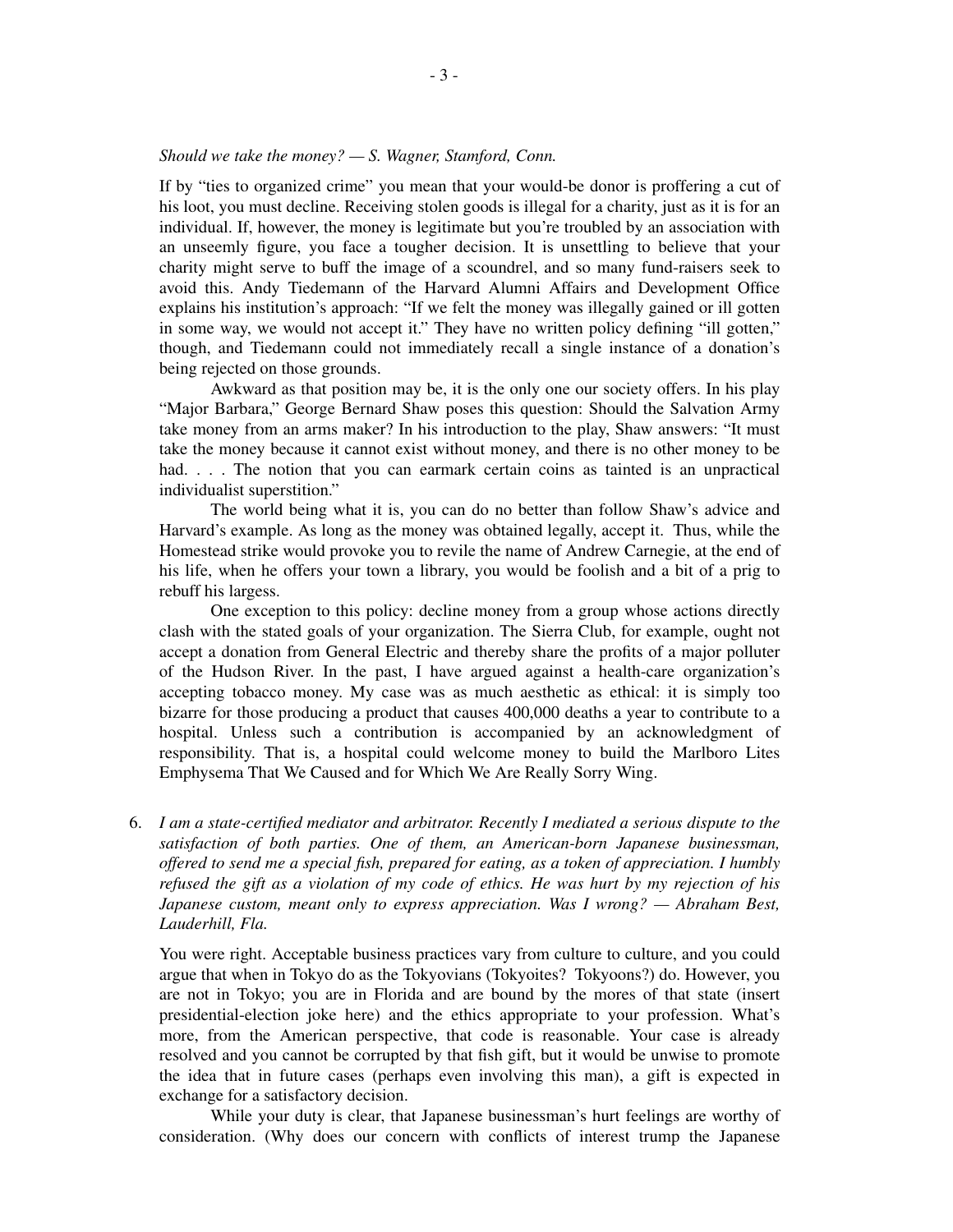business ethics of gratitude and strengthened social ties?) And so you must assure him that your actions reflect local custom; they do not imply cultural superiority and certainly not a personal criticism.

7. *I have an opportunity to buy the property of my dreams. The problem is that the elderly couple who have lived there for more than 40 years love the house and assume that I will maintain it. I intend to tear it down and build a more modern house on this beautiful property. If I reveal my plan, they may refuse to sell me the house and land. Am I ethically bound to tell? — W.S., Maryland*

The elderly couple can put a covenant in the deed to limit how a buyer uses the property. If they do not, you have every right to flatten the place or convert it into an Anti-Elderly-Couples Party Barn — or so a two-fisted free-marketeer (or his lawyer) might argue. Similarly, one company might buy a competitor simply to shut it down, contrary to the wishes and expectations of the original owner.

This position, while legal, is ethically dubious. You should volunteer your plans. An honorable business transaction can occur only if both parties have access to all pertinent information. By deliberately withholding facts the seller regards as paramount, you are practicing tacit deceit, and there's nothing ethical about that.

8. *My mother wants to hire someone to clean house and handle the laundry. To assure this person's integrity, she plans to leave loose money around as "bait" during the housecleaner's first few days of work. Here in Brazil, those stray bills can constitute a significant percentage ofa housecleaner's wages. My mother sees this "trap" as a perfectly ethical precaution. Do you? — Daniel Hutchins, Juiz de Fora, Brazil*

Your use of "trap" implies one distasteful feature of your mother's scheme: it tiptoes toward entrapment, if not legally, then certainly ethically. The target is minding her own business, only to be lured into wrongdoing. While others working in your mother's house might be in a position to steal, they are unlikely to come upon piles of cash — so impersonal, so fungible, so pocket-size. Theft is clearly wrong, but there is a well-known injunction not to put temptation in someone's path. ("Tempt not a desperate man," says Romeo to Paris.) That's why I don't wear a sport coat made of hundred-dollar bills. (That and because I look so sickly in green.)

People are not crudely divisible into honest and dishonest; different circumstances elicit different behaviors in us all. (Millions of otherwise law-abiding citizens have illegally downloaded music.) As a prudent employer, your mother should not strew cash around the house; as a sensitive human being, she should be mindful of the economic gulf between her and her housekeeper. We do not wave food in the faces of the hungry.

This sort of integrity testing might be justifiable were there probable cause of serious wrongdoing and no other way to address it — for example, in a police precinct plagued by bribe-taking. But it should be a last resort, not a routine part of the job application.

Your mother would do better to check references and hire someone of demonstrated honesty. In any case, she doesn't keep the crown jewels in her bathroom; she will have time to act if her baubles begin vanishing.

9. *I've been happily married for 21 years. Ten years ago, my husband suffered a debilitating disease that keeps us from making love. Four years ago, I bumped into an ex-lover, himself married, and began a sexual relationship, reawakening my sexual feelings. Neither of us would ever divorce. I'm sure I can keep this relationship secret, so my husband will not*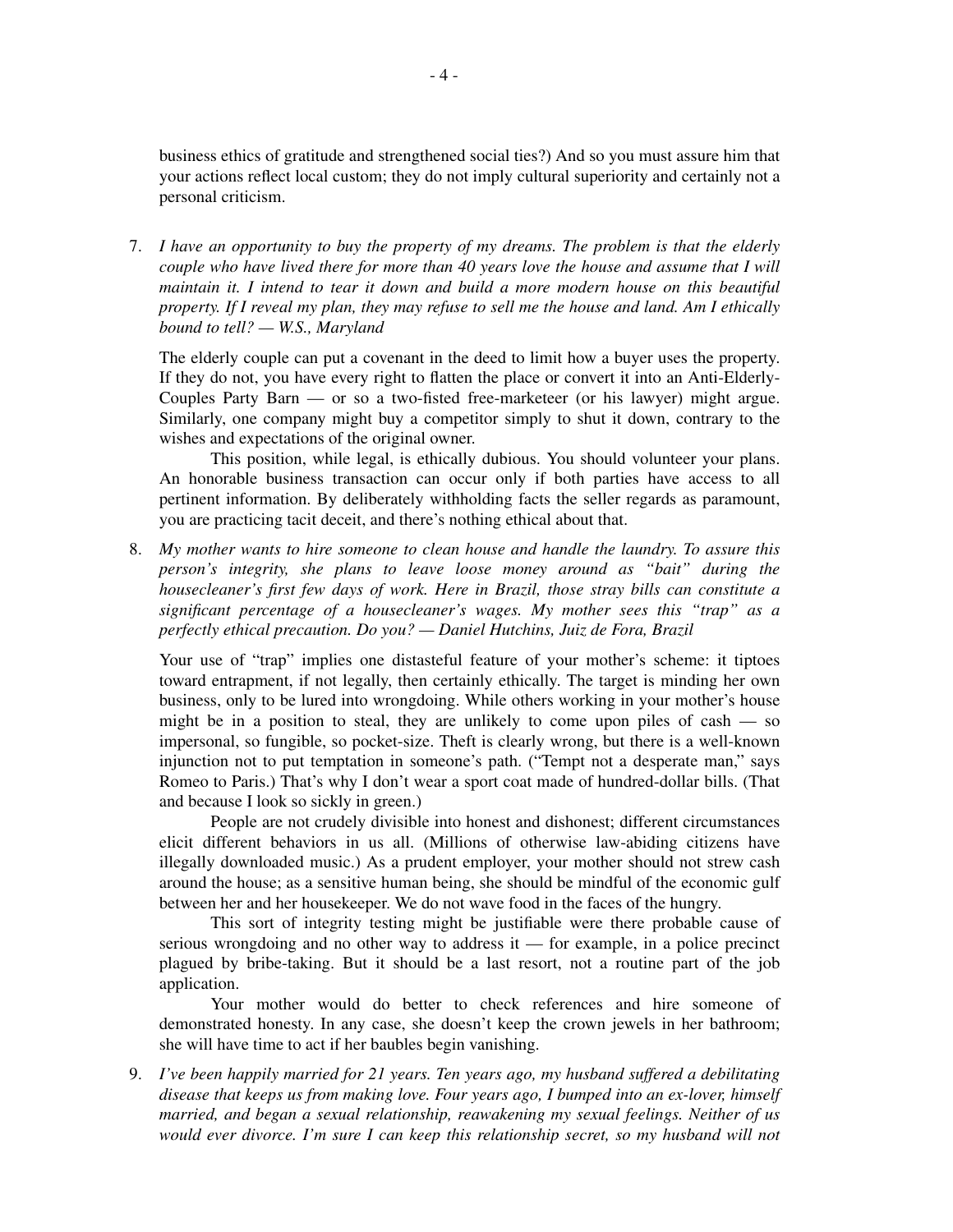*get hurt. My devout Catholicism forbids such an affair, but does secular ethics? — Anonymous*

Secular ethics notwithstanding, this secular ethicist is surprised that, in the decade since your husband became ill, you two have not discussed the demise of your sex life. You might also have talked about the many ways people make love, some of which might still be possible for him. Professional advice could be helpful here.

If your sex life with your husband has indeed ended, you may honorably consider other alternatives. A fulfilling erotic life is an important part of marriage, indeed of human happiness. Many religions enumerate conjugal duties. (Doesn't it sound joyful put that way?) Some states make the failure to fulfill them grounds for divorce. Although your husband has not broached your seeking an erotic life outside the marriage, surely he has considered that you might not simply soldier on, going quietly sexless to your grave.

To raise this matter now is, alas, tantamount to a confession, or at least it risks forcing a confrontation your husband seems not to want. You have entered the realm of don't ask, don't tell.

It is dicey territory. If you continue to pursue an extramarital relationship, you must strive to avoid hurting your husband.

You can not eliminate all risk — when the clothes come off, emotions can be unpredictable — but you can be prudent. This may be less difficult than you imagine. It is not unknown for one spouse to avert his glance from what any outsider would regard as evidence of infidelity. In this sense, your husband may have tacitly acquiesced to your sub rosa sex life.

There remains the conflict between this path and your religion's strictures, but that is something millions of Catholics face each time they employ contraception, for example. Few practitioners of any faith adhere to each of its dictates.

Update: Anonymous decided to end the affair.

10. *An acquaintance who works for a mutual fund regularly visits Japan to meet with companies in which the fund invests. Brokerage firms that do business with the fund set up the meetings and provide translators. Executives of the companies he visits assume he does not speak Japanese and hold private conversations in his presence that could affect investment decisions. My acquaintance needs a translator's help with some technical terms but easily handles conversational Japanese. Must he divulge this to those executives? — Daniel Gottlieb, Los Gatos, Calif.*

Your acquaintance should be candid about his language skills. If he keeps silent in a company's reception room while those around him speak Japanese, he does no wrong. Those who assume he is a monoglot are victims of their own prejudice. By accepting the services of a translator in an actual business meeting, however, he is in effect saying that he needs one — a passive form of deception, perhaps, but deception it is.

This is not to demand total disclosure. Business relationships can be competitive (the interests of all parties rarely coincide) and are often characterized by different levels of understanding. Business secrets can be legitimate. But by partly fostering and then deliberately exploiting a reasonable misunderstanding, your friend crosses the line. Likewise, if he comes upon a colleague who believes herself alone as she takes off her business suit to slip into something more comfortable — a movie moment more often than an actual mutual-fund moment — he would do well to clear his throat rather than let her think she is unobserved.

There is another distinction to be drawn. In the reception room, there is no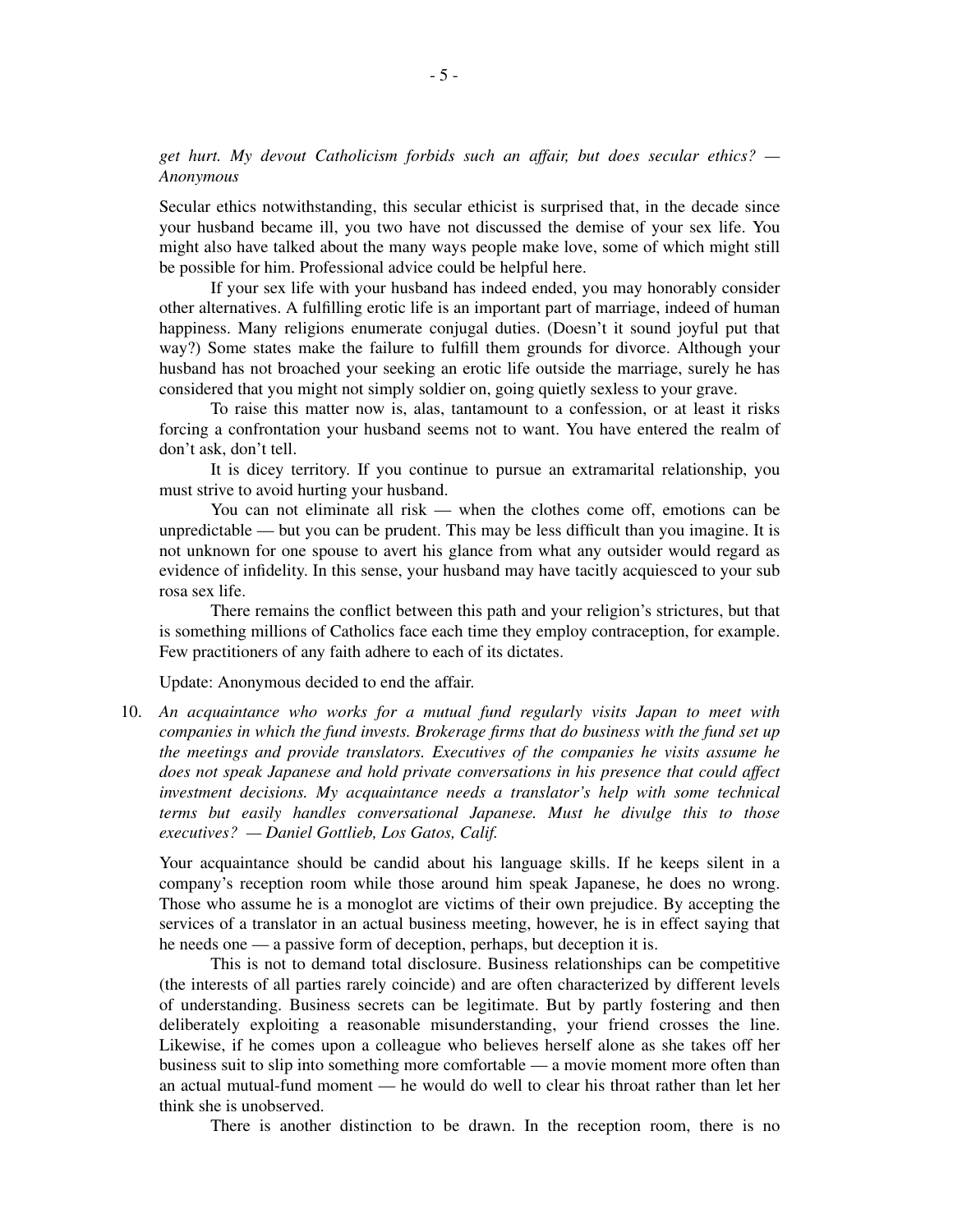expectation of privacy, so no one should be chattering away about business secrets in any language. There is no duty to warn strangers that they're acting imprudently. Among colleagues, though, there are different expectations, including that of candor.

11. *I have an employee with no health insurance — he opted out of our company plan — with a wife and children who rely on his income. He has been loyal and productive.Ihave no bad things to say about him. Recently he was diagnosed with cancer and will not be able to perform his job. Should I continue to pay his salary even after he stops working? How should employers handle such situations? — Eric Markowitz, Brooklyn*

On the face of it, it is not your individual obligation to continue to pay a person who cannot do his job, although it would be generous of you to do so. There is another way, however, to look at this situation.

If your employee opted out of the health plan because it is too expensive or the deductible too high, you should re-examine the plan. In addition, a more generous leave policy would obviate your question. If one were in place, paid time off would be an ailing employee's right, not an employer's ethical conundrum.

Such programs do place a financial burden on employers, but it is one that employers in many dev eloped nations are able to bear. In France and Germany, for example, according to Tom Geoghegan, an employment lawyer, situations like yours are covered not just by taxpayers but also by employers.

The laws in other countries are not an invariable guide to right conduct — as our mothers chided us, "If Belgium jumped off the roof.. . ." — but they can reveal what many nations similar to ours regard as ethically necessary and economically feasible. "If in most European democracies he'd be doing more by law," Geoghegan says of any employer, "it's not morally acceptable to take advantage of the lower standards here." This is a stern but not unreasonable way to put it.

Sometimes it is what we do long before a moment of crisis that is most ethically significant. And it is how we phrase the question that determines what we see as our ethical obligation.

UPDATE: This employee is no longer able to come to work. Markowitz pays him to work from home a few days a week but does not know what he will do if the employee's condition worsens.

12. *I am a subspecialty physician without primary responsibility for patients. I consulted on the care of the C.E.O. of a major company, the seriousness of whose illness was not being fully disclosed to shareholders. I own stock in this company. Once I complete my consultation, may I ethically sell my shares, motivated by the information I gained as a doctor? — Anonymous, Texas*

Medical ethics do not forbid this trade, but investor ethics — a curious phrase, given recent headlines — do, so you may not make this sale.

An essential question for a physician is this: Would my actions adversely affect patient care? In this case, I think not, unless you're hatching an elaborate scheme to short the stock and let the patient deteriorate, a dubious investment strategy but a great idea for a Michael Crichton story. And given that you don't actually treat this patient, there is even less likelihood of your undermining his health.

But what the A.M.A. allows, the S.E.C. does not. Gregg M. Mashberg, an attorney specializing in securities law, notes that the legal issue is complicated (well, he would; he is an attorney, and one who's never even met you). "The physician runs a very serious risk that his stock trade could be deemed illegal insider trading under what we call the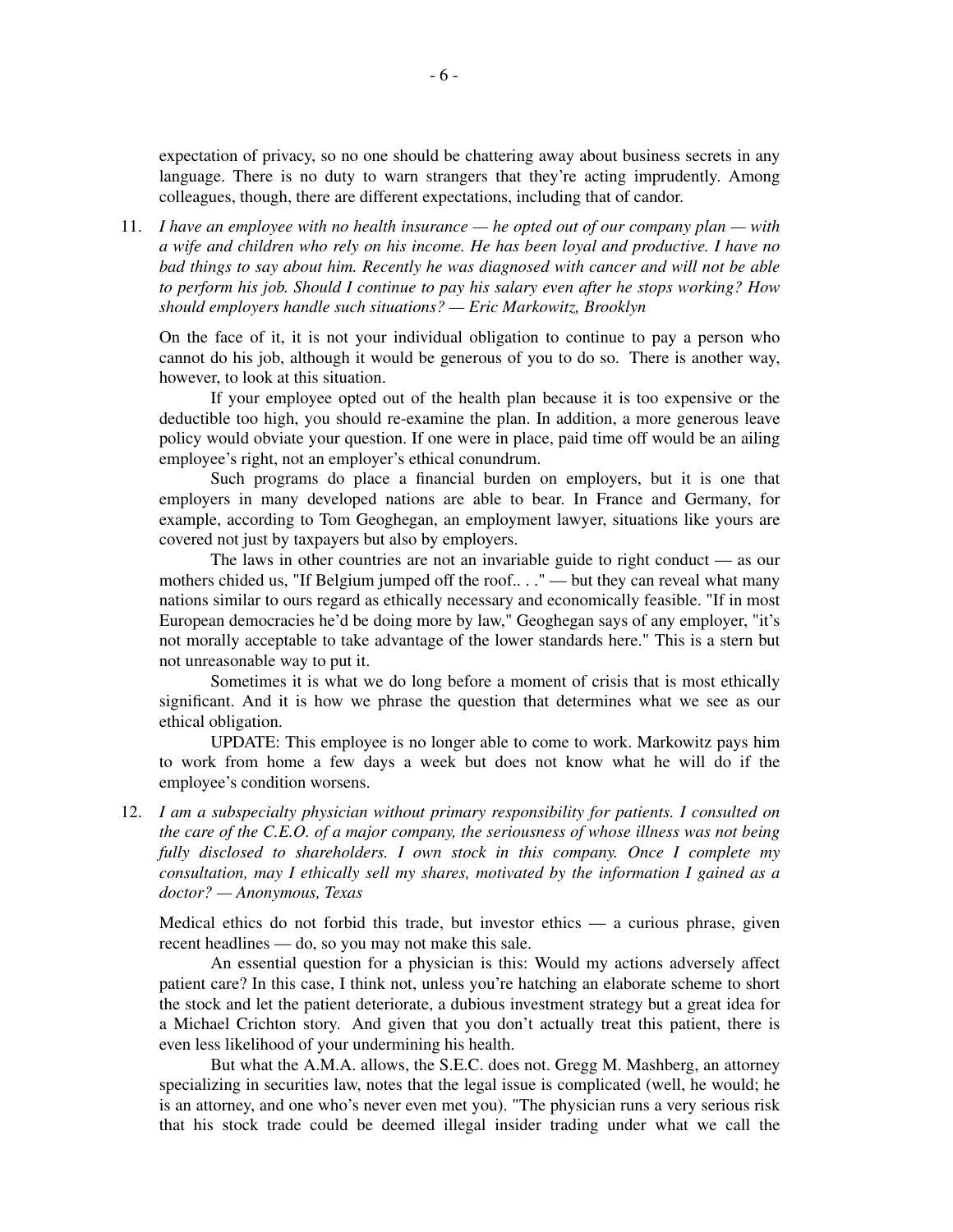'misappropriation' theory," he notes. That is, material gained in a confidential relationship like that between a doctor and patient may not be used to trade stock. Mashberg's advice is prudent. While your risk of being prosecuted seems slight, the idea that underpins this stricture — you should not trade on privileged physician's information — is ethically sound.

But why assume that the news of a C.E.O.'s ill health would depress a company's stock? The lachrymose shareholders of a struggling company — an automobile manufacturer, an airline carrier — might be delighted to learn that current management had contracted career-ending maladies, and wish them a full recovery and happy retirement.

13. *I bid for art on eBay.Afellow collector whose taste parallels mine often bids against me. He suggested that we agree not to bid on the same prints, so that we don't "drive up the prices." This would benefit us, but wouldn't it be unfair to the seller, who would have less competition and lower prices? I resisted, but I can't quite figure out why it feels wrong. Is it? — Christine Bridges, New York*

It is. Such mischief undermines the purpose of the auction — to let an open market establish an item's price, a process accepted (at least implicitly) by all participants. Your tempter proposes breaking this agreement, covertly violating the terms under which the seller offered the prints. In this, your conspiracy would be a kind of lie.

If you did this in a physical auction house, not a virtual one, you and your crony would be committing a crime. Christine Steiner, a lawyer who represents many artsrelated clients, explains: "Collusive bidding is illegal in the auction world and has been the subject of investigations and scandals in the past."

This may not be illegal online — Internet auctions are largely unregulated, Steiner says — but the ethics are the same as in traditional paddle-waggling auctions. One technique for evaluating behavior is to consider how you would feel if you were the other party in the transaction, a style of moral reasoning demonstrated by our mothers when they divide the last piece of cake by having one child cut and the other pick. Alas, your scheme fails the cake test.

Your intrigue is not only unethical, it is also likely to be ineffectual. If many people vie for an item, the absence of a single bidder makes little difference unless the missing party is some combination of unusually wealthy, fiercely competitive and frequently drunk. But this does not get you off the moral hook: you still fail the what-ifeveryone-were-to-do-it test.

14. *Our medical practice discovered that a recently discharged office administrator misappropriated several thousand dollars. The police were notified. This fellow then asked if we could "work things out" and avoid the legal system. Some of the physicians are willing to not press charges if he reimburses us. I feel we have an obligation to society and to potential future employers to continue with the criminal-justice system. Agreed? name withheld, New Jersey*

Not agreed. The criminal-justice system is too blunt an instrument for the social microsurgery you wish to perform, and you have no grandiose "obligation to society" to wield it. Instead, consider how best to serve your practice, your community and the miscreant himself.

Consider these questions. Was his crime a discreditable anomaly rather than his chosen trade? Were there mitigating factors — financial desperation, perhaps? Is he determined not merely to make restitution but also to go straight? If the answers to most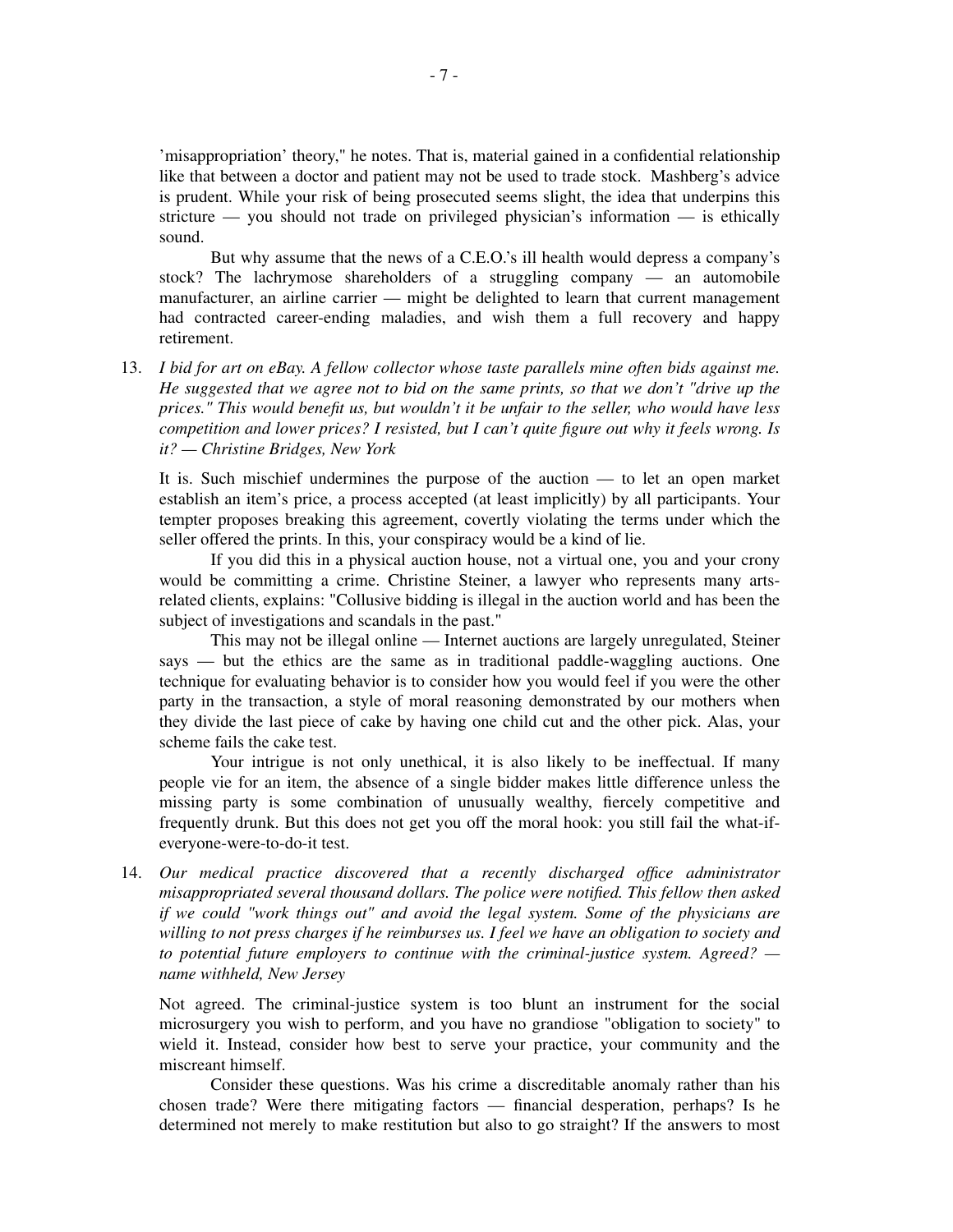are yes, you should not make it tougher for him to lead an honest life. Many people make mistakes and learn from them. Do not undermine the possibility of redemption.

A reference letter (vetted by your lawyer) can inform future employers about this fellow in a more nuanced way than a felony conviction on a rap sheet, a stigma that will severely narrow his options, not ease his return to the straight and narrow. If bringing him to justice publicly would reliably deter others from similar acts, it might be merited. But would it? The edifying spectacle of other trials did not prevent his own pilfering. Sending him to jail, a possible outcome, is akin to sending him to crime college, where he can mingle with more sophisticated practitioners, learn new techniques and be treated with the brutality that can motivate further misdeeds.

If yours is a publicly held company, you may be obliged to pursue this through the courts. Similarly, your insurance or other contractual involvements may require that. But if this is a private matter, regard the criminal-justice system as a last resort, a way to resolve problems that can't be settled more humanely. (I've quarreled with my sister, but she has never called the cops. Not that she has a case. That would stick. I'd be back on the street in no time.)

UPDATE: The members of the practice voted to press charges.

15. *After I worked for months as a management consultant, my client became increasingly hard to pin down for payments due.Ithen withdrew, halfway through the project, for lack of funds. May I recoup some of my costs by using material I produced for him for future clients? May I share documents he provided, even if they might contain confidential information? (We have no nondisclosure agreement.) — Anonymous, Montreal*

You must respect the business secrets of even a deadbeat. Confidentiality is not contingent on pay but is a component of honorable conduct — without which it would be tough to work with one another — and not only a contractual obligation but also an expression of ordinary virtue.

Those parts of your work that do not impinge on this tightwad's privacy are yours to recycle. Marketing plans, supply-chain management schemes, hors d'oeuvre ideas for a sales rep's retirement party — many of these are generally applicable and may be proffered to future clients.

The one person who may not use any of your work is the schnorrer himself. Similarly, if you had agreed to sell him your car and he refused to pay for it, he could not use it to drive to the mall to buy a lot of stuff he won't pay for.

16. *A colleague helped my wife and me find an apartment in a row house.Alongstanding oral agreement gives him first refusal should the owner want to sell the building. Recently the owner offered to sell me the building, asking me not to tell my colleague.Ithink we must inform him — he got us the apartment. My wife disagrees; she says business is business. You? — M.D., New Jersey*

Business may be business, but it need not be business as practiced by Andrew Carnegie or Andrew Fastow or. . .is your wife named Andrew?

You should not repay your colleague's thoughtfulness by abetting this deception. Your candor does not guarantee your colleague the building. If the owner prefers to sell it to you, you need not decline out of loyalty to your colleague, but you must deal openly with him. One other thought: the owner may have a different view from your colleague's of what arrangement they made; such is the ambiguous nature of oral agreements, the fluid nature of memory.